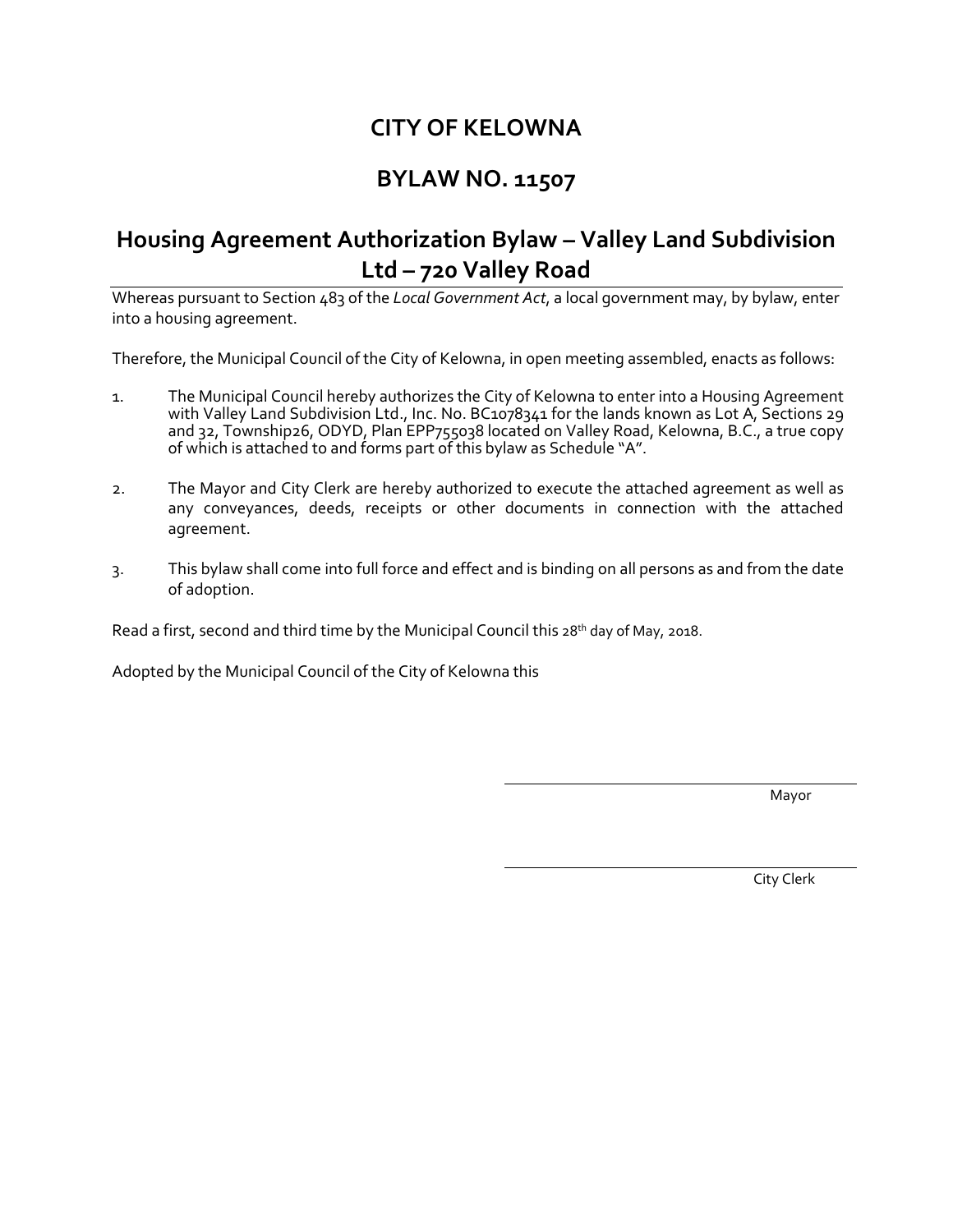### PURPOSE-BUILT RENTAL HOUSING AGREEMENT

THIS AGREEMENT dated for reference affects:

#### LEGAL DESCRIPTION OF PROPERTY SUBJECT TO THE AGREEMENT:

Lot A, Sections 29 & 32, TP 26, ODYD, Plan EPP75038

("Land")

## And is

**BETWEEN:** Valley Land Subdivision Ltd. 500-1708 Dolphin Ave, Kelowna, BC V1Y 9S4

("Owner")

# AND:

CITY OF KELOWNA, a local government incorporated pursuant to the Community Charter and having its offices at 1435 Water Street, Kelowna, B.C. V1Y 1J4

("City")

#### **GIVEN THAT:**

- A. The Owner has applied to the City for rezoning of the Lands to permit the construction of a housing complex that will include purpose-built rental housing units, as defined in this Agreement, on certain lands more particularly described in this Agreement;
- **B.** The City may, pursuant to section 483 of the Local Government Act, enter into an agreement with an owner of land that includes terms and conditions regarding the occupancy, tenure, and availability of the housing units on the land or construction on land;
- C. The Owner and the City wish to enter into this Agreement to provide for purpose-built rental housing on the terms and conditions set out in this Agreement, and agree that this Agreement is a housing agreement under s. 483 of the Local Government Act; and
- D. The City has, by bylaw, authorized the execution of this Agreement and the Owner has duly authorized the execution of this Agreement;

This Agreement is evidence that in consideration of \$1.00 paid by the City to the Owner (the receipt of which is acknowledged by the Owner) and in consideration of the promises exchanged below, the City and Owner agree, as a housing agreement between the Owner and the City under s. 483 of the Local Government Act, as follows:

Page 1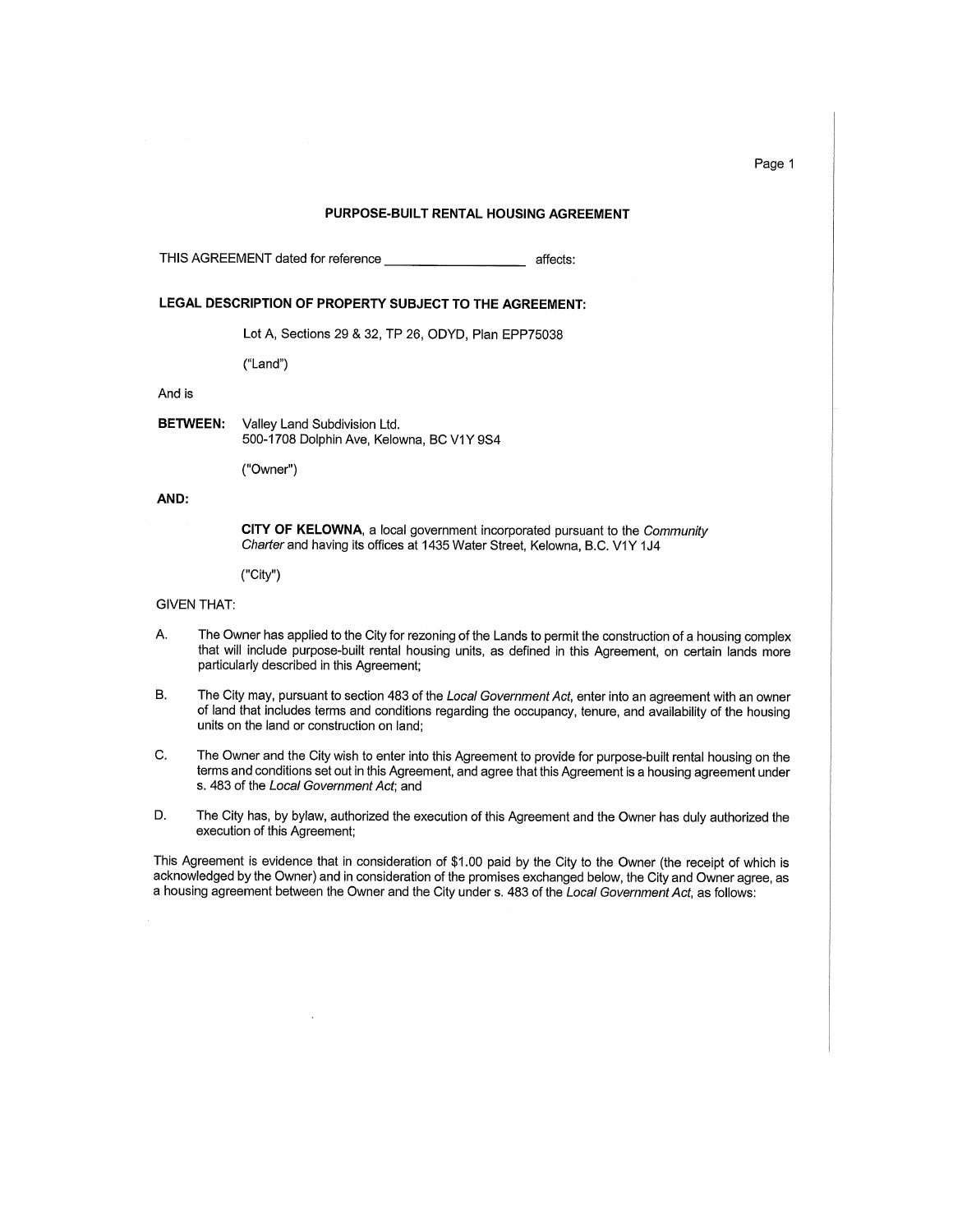Page 2

#### **ARTICLE 1 INTERPRETATION**

#### $1.1$ Definitions -

"Caregiver" means an individual who provides assistance with the performance of the personal functions and activities necessary for daily living that a person is unable to perform efficiently for himself or herself;

"City" means the City of Kelowna;

"Dwelling Unit" means accommodation providing sleeping rooms, washrooms, and no more than one kitchen, intended for domestic use, and used or intended to be used permanently or semi-permanently for a Household. This use does not include a room in a hotel or a motel.

"Household" means

- $(a)$ a person;
- two or more persons related by blood, marriage, or adoption; or associated through foster care, all  $(b)$ living together in one dwelling unit as a single household using common cooking facilities;
- a group of not more than five persons, including boarders, who are not related by blood, marriage,  $(c)$ or adoption, or associated through foster care, all living together in one dwelling unit as a single household using common cooking facilities; or
- $(d)$ a combination of (b) and (c), provided that the combined total does not include more than 3 persons unrelated by blood, marriage or adoption or associated through foster care; all living together in one dwelling unit as a single household using common cooking facilities.

In addition, a household may also include up to one Caregiver or nanny;

"Land" means the land described herein;

"LTO" means the Kamloops Land Title Office or its successor;

"Official Community Plan" means the City of Kelowna Official Community Plan Bylaw No. 10500, or its successor bylaw;

"Owner" means the registered owner of the Lands from time to time and any parcels into which the Lands are subdivided;

"Purpose-Built Rental Housing" means a Dwelling Unit that is intended to be used for rental housing; and

"Tenancy Agreement" means a tenancy agreement as defined in, and subject to, the Residential Tenancy Act.

- $1.2$ Interpretation - In this Agreement:
	- $(a)$ reference to the singular includes a reference to the plural, and vice versa, unless the context requires otherwise;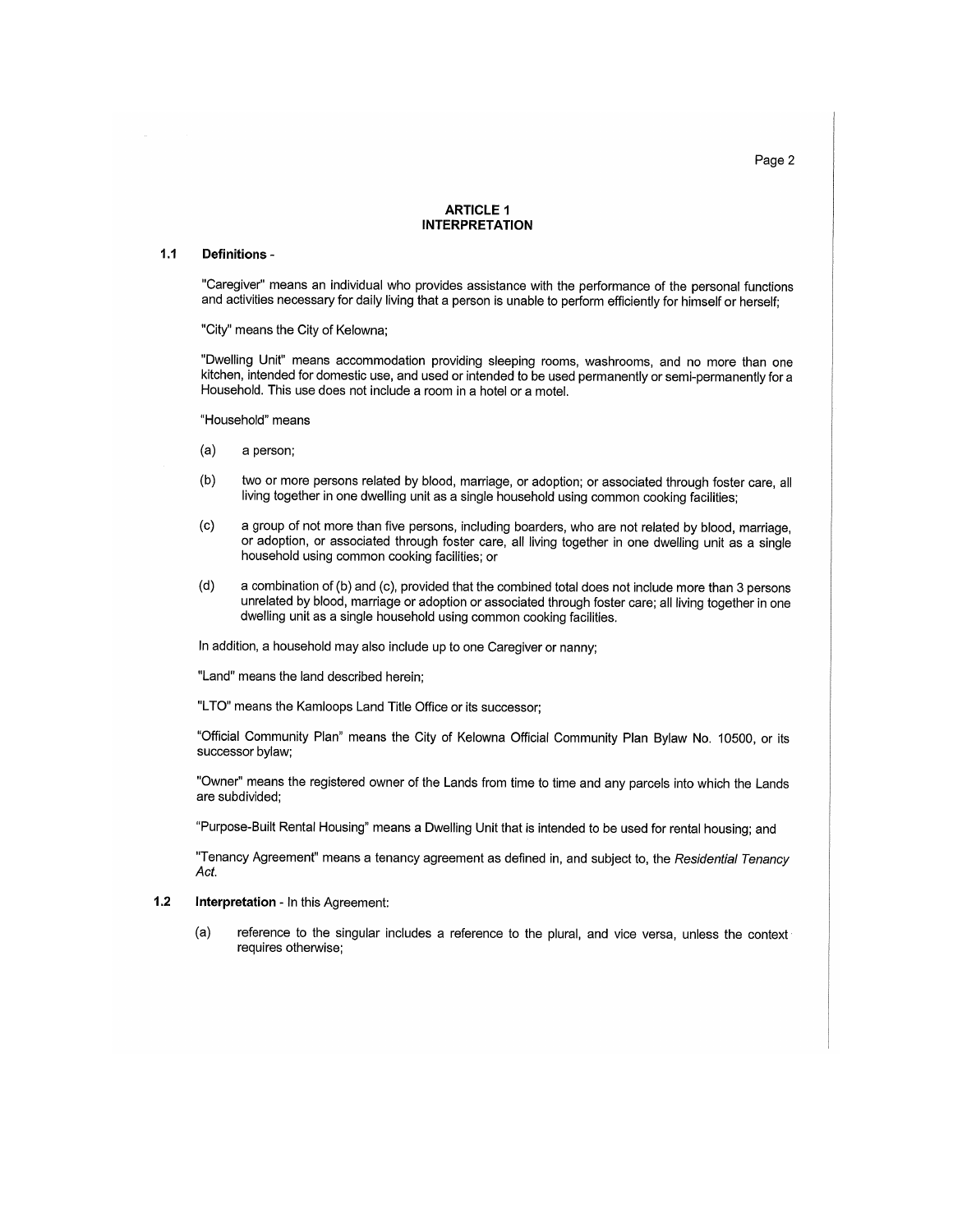- $(b)$ article and section headings have been inserted for ease of reference only and are not to be used in interpreting this Agreement:
- $(c)$ reference to a particular numbered section or article, or to a particular lettered Schedule, is a reference to the correspondingly numbered or lettered article, section or Schedule of this Agreement;
- $(d)$ if a word or expression is defined in this Agreement, other parts of speech and grammatical forms of the same word or expression have corresponding meanings:
- the word "enactment" has the meaning given in the Interpretation Act on the reference date of this  $(e)$ Agreement;
- reference to any enactment includes any regulations, orders or directives made under the authority  $(f)$ of that enactment:
- $(g)$ reference to any enactment is a reference to that enactment as consolidated, revised, amended, reenacted or replaced, unless otherwise expressly provided;
- $(h)$ the provisions of s. 25 of the Interpretation Act with respect to the calculation of time apply;
- $(i)$ time is of the essence;
- $(i)$ all provisions are to be interpreted as always speaking:
- $(k)$ reference to a "party" is a reference to a party to this Agreement and to their respective successors, assigns, trustees, administrators and receivers:
- $(1)$ reference to a "day", "month", "quarter" or "year" is a reference to a calendar day, calendar month, calendar quarter or calendar year, as the case may be, unless otherwise expressly provided;
- the definitions given in the City of Kelowna Zoning Bylaw No. 8000, or its successor bylaw, and the  $(m)$ Official Community Plan apply for the purposes of this Agreement; and
- $(n)$ any act, decision, determination, consideration, consent or exercise of discretion by a party, or other person, as provided in this Agreement will be performed, made or exercised acting reasonably.
- $1.3$ Purpose of Agreement - The Owner and the City agree that:
	- $(a)$ this Agreement is intended to serve the public interest by providing for occupancy of a certain number of Dwelling Units, of the kinds provided for in this Agreement, that are in demand in the City of Kelowna but that are not readily available;
	- damages are not an adequate remedy to the City in respect of any breach of this Agreement by the  $(b)$ Owner, such that the Owner agrees the City should be entitled to an order for specific performance. injunction or other specific relief respecting any breach of this Agreement by the Owner.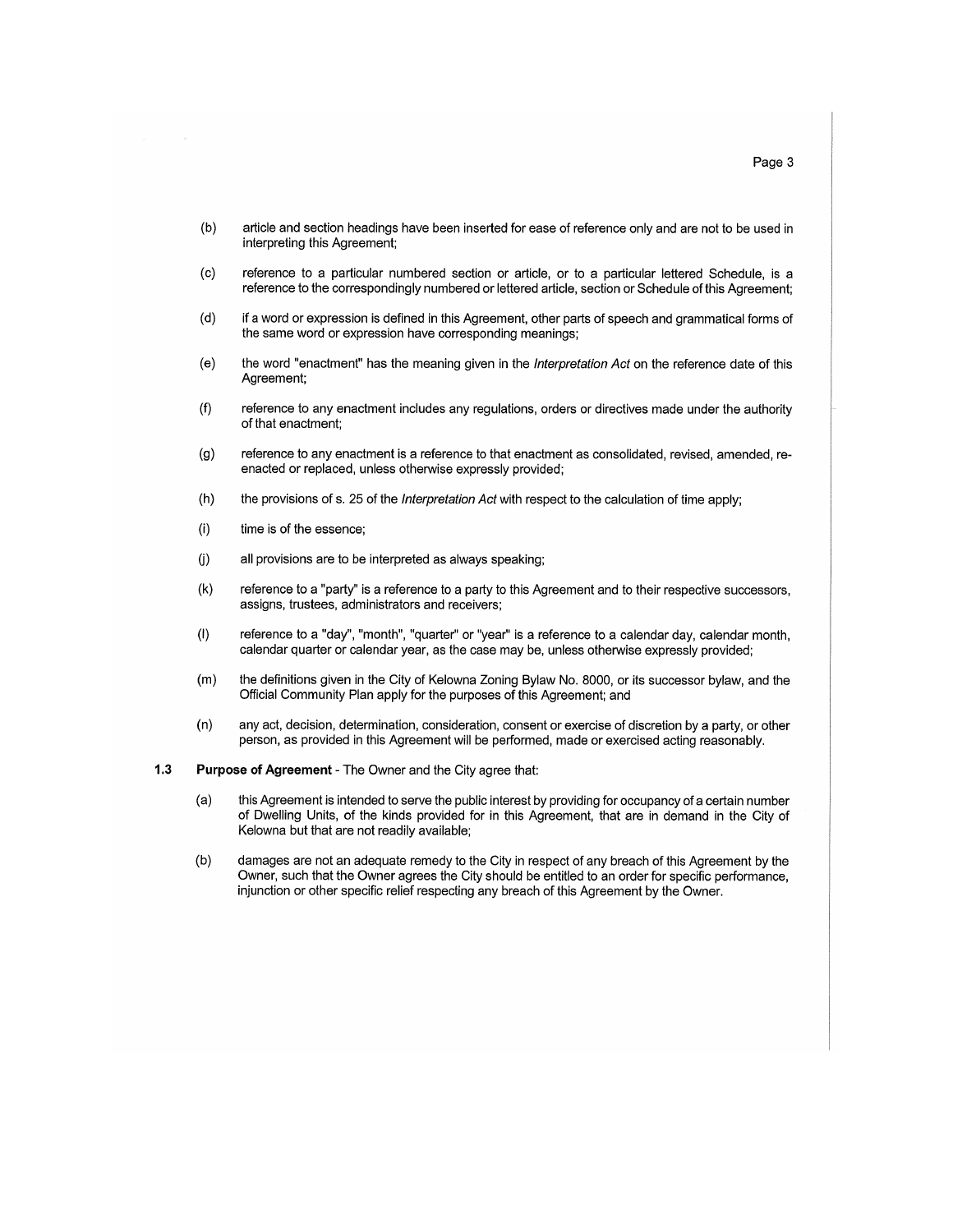Page 4

### **ARTICLE 2 HOUSING AGREEMENT AND LAND USE RESTRICTIONS**

- $2.1$ Land Use Restrictions - The Owner and the City herby covenant and agree as follows:
	- $(a)$ The Land will be used only in accordance with this Agreement;
	- The Owner will design, construct and maintain one or more buildings providing 166 Dwelling Units  $(b)$ as Purpose-Built Rental Housing
	- $(c)$ The Owner acknowledges that the City will not support applications to stratify the building(s) on the Land, thereby allowing the identified Purpose-Built Rental Housing Dwelling Units to be sold independently of each other, for a period of ten (10) years from the date of this Agreement.

## **ARTICLE 3 HOUSING AGREEMENT AND TRANSFER RESTRICTIONS**

- $3.1$ **Purchaser Qualifications - The City and the Owner agree as follows:** 
	- $(a)$ the Owner will not sell or transfer, or agree to sell or transfer, any interest in any building containing Purpose-Built Rental Housing Dwelling Units on the Land other than a full interest in the fee simple title to an agency or individual that will continue to ensure that the Purpose-Built Rental Housing Dwelling Units are available in accordance with this Agreement.

Use and Occupancy of Purpose-Built Rental Housing Dwelling Unit - The Owner agrees with the City  $3.2$ as follows:

- $(a)$ the Owner will rent or lease each Purpose-Built Rental Housing Dwelling Unit on the Land in accordance with the Residential Tenancy Act, and in no event may the Owner itself occupy a Purpose-Built Rental Housing Dwelling Unit or use the Purpose-Built Rental Housing Dwelling Unit for short-term vacation accommodation; and
- the Owner will deliver a copy of the Tenancy Agreement for each Purpose-Built Rental Housing  $(b)$ Dwelling Unit to the City upon demand.

## **ARTICLE 4 GENERAL**

- $4.1$ Notice of Housing Agreement - For clarity, the Owner acknowledges and agrees that:
	- $(a)$ this Agreement constitutes a housing agreement entered into under s. 483 of the Local Government Act:
	- $(b)$ the City is requiring the Owner to file a notice of housing agreement in the LTO against title to the Land;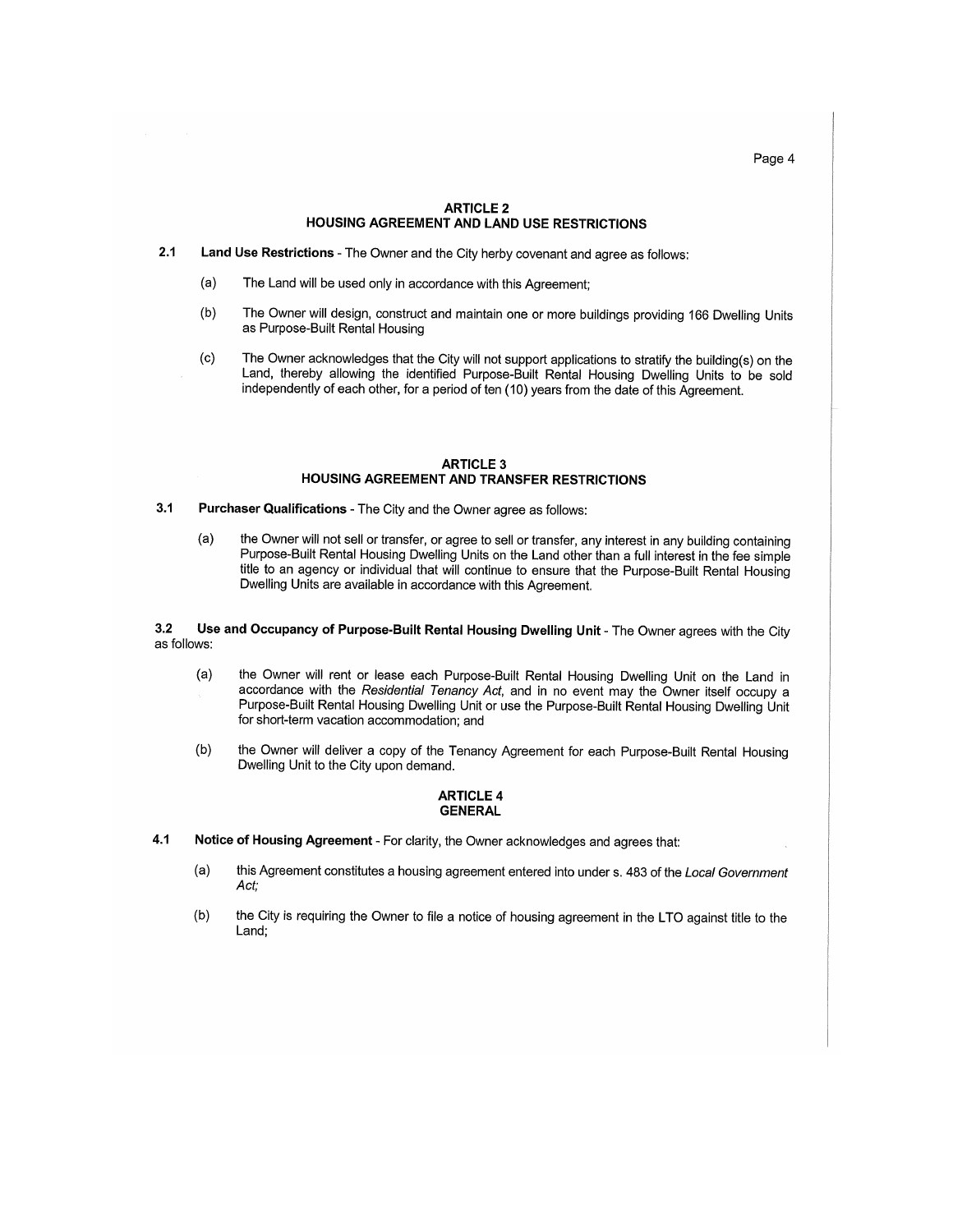- $(c)$ once such a notice is filed, this Agreement binds all persons who acquire an interest in the Land;
- $(d)$ in the event the parties agree to release this Agreement from the title of the Land, which may not occur before the tenth (10<sup>th</sup>) anniversary of the date of this Agreement, the Owner will repay the City for 100% of the amount of the rental grant received from the City. Such repaid funds will be directed to the City's Housing Opportunities Reserve Fund.
- $4.2$ No Effect On Laws or Powers - This Agreement does not
	- affect or limit the discretion, rights, duties or powers of the City under any enactment or at common  $(a)$ law, including in relation to the use or subdivision of land,
	- $(b)$ impose on the City any legal duty or obligation, including any duty of care or contractual or other legal duty or obligation, to enforce this Agreement,
	- $(c)$ affect or limit any enactment relating to the use or subdivision of land, or
	- relieve the Owner from complying with any enactment, including in relation to the use or subdivision  $(d)$ of land.
- $4.3$ Management - The Owner covenants and agrees that it will furnish good and efficient management of the Dwelling Units and will permit representatives of the City to inspect the Dwelling Units at any reasonable time, subject to the notice provisions of the Residential Tenancy Act. The Owner further covenants and agrees that it will maintain the Dwelling Units in a satisfactory state of repair and fit for habitation and will comply with all laws, including health and safety standards applicable to the Land. Notwithstanding the foregoing, the Owner acknowledges and agrees that the City, in its absolute discretion, may require the Owner, at the Owner's expense, to hire a person or company with the skill and expertise to manage the Dwelling Units.
- Notice Any notice which may be or is required to be given under this Agreement will be in writing and either 4.4 be delivered or sent by facsimile transmission. Any notice which is delivered is to be considered to have been given on the first day after it is dispatched for delivery. Any notice which is sent by fax transmission is to be considered to have been given on the first business day after it is sent. If a party changes its address or facsimile number, or both, it will promptly give notice of its new address or facsimile number, or both, to the other party as provided in this section.
- 4.5 Agreement Runs With the Land - Every obligation and covenant of the Owner in this Agreement constitutes both a contractual obligation and a covenant granted by the Owner to the City in respect of the Land and this Agreement burdens the Land and runs with it and binds the Owner's successors in title and binds every parcel into which it is consolidated or subdivided by any means, including by subdivision or by strata plan under the Strata Property Act.
- Limitation on Owner's Obligations The Owner is only liable for breaches of this Agreement that occur 4.6 while the Owner is the registered owner of the Land.
- 4.7 Release – The Owner by this Agreement releases and forever discharges the City and each of its elected officials, officers, directors, employees and agents, and its and their heirs, executors, administrators, personal representatives, successors, and assigns, from and against all claims, demands, damages, actions, or causes of action by reason of or arising out of advice or direction respecting the ownership, lease, operation or management of the Land or the Dwelling Units which has been or at any time after the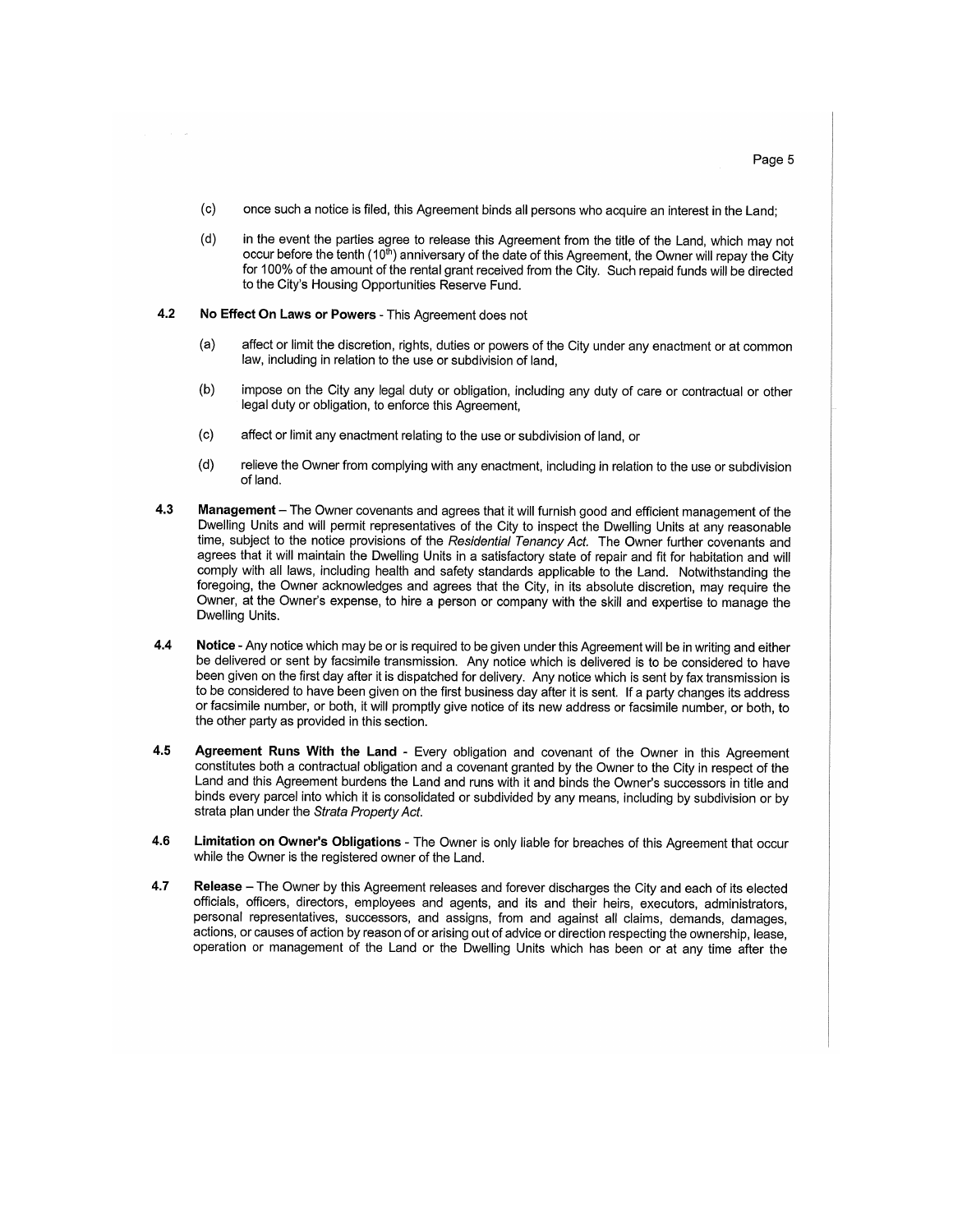commencement of this Agreement may be given to the Owner by all or any of them. This clause will survive the termination of this Agreement.

- 4.8 Joint Venture - Nothing in this Agreement will constitute the Owner as the agent, joint venturer, or partner of the City or give the Owner any authority to bind the City in any way.
- 4.9 Waiver - An alleged waiver of any breach of this Agreement is effective only if it is an express waiver in writing of the breach. A waiver of a breach of this Agreement does not operate as a waiver of any other breach of this Agreement.
- 4.10 Further Acts - The Owner will do everything reasonably necessary to give effect to the intent of this Agreement, including execution of further instruments.
- 4.11 Severance - If any part of this Agreement is held to be invalid, illegal or unenforceable by a court having the jurisdiction to do so, that part is to be considered to have been severed from the rest of this Agreement and the rest of this Agreement remains in force unaffected by that holding or by the severance of that part.
- 4.12 Equitable Remedies - The Owner acknowledges and agrees that damages would be an inadequate remedy for the City for breach of this Agreement and that the public interest strongly favours specific performance, injunctive relief (mandatory or otherwise), or other equitable relief, as the only adequate remedy for a default under this Agreement.
- 4.13 No Other Agreements - This Agreement is the entire agreement between the parties regarding its subject and it terminates and supersedes all other agreements and arrangements regarding its subject.
- $4.14$ Amendment - This Agreement may be discharged, amended or affected only by an instrument duly executed by both the Owner and the City.
- Enurement This Agreement binds the parties to it and their respective successors, heirs, executors and 4.15 administrators. Reference in this Agreement to the "City" is a reference also to the elected and appointed officials, employees and agents of the City.
- 416 Deed and Contract - By executing and delivering this Agreement each of the parties intends to create both a contract and a deed executed and delivered under seal.